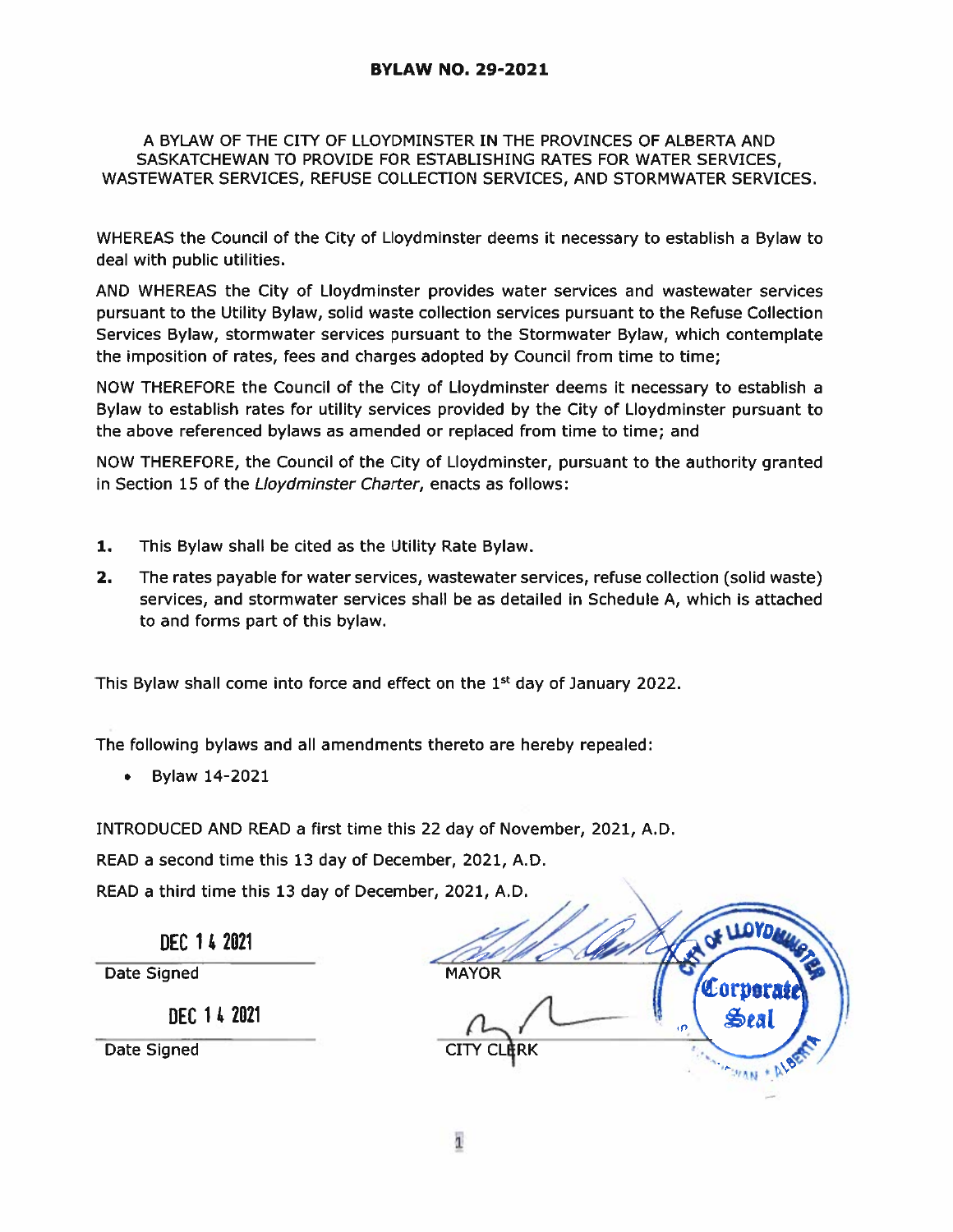## SCHEDULE A

## CITY OF LLOYDMINSTER

## UTILITY RATES

## Part 1 — Rates for Water and Wastewater Services.

The following rates, fees and charges are hereby established:

#### Fees and Utility Account Information

There shall be an active Utility Account for every water meter connected to the City of Lloydminster Water & Wastewater Utility. Utility Accounts consist of water charges based on service and volume. The service charge is <sup>a</sup> Monthly Distribution Charge based on water meter size. The Monthly Distribution Charge recognizes that much of the cost of operating and maintaining the utility infrastructure isn't dependent on how much of the commodity is used; the Monthly Distribution Charge considers the potential demand that <sup>a</sup> customer places on the system. Therefore, large customers typically pay <sup>a</sup> higher Monthly Distribution Charge than small customers do. The Consumption Charge is based on volume of water using <sup>a</sup> 3-tier structure. The Consumption Charge recognizes that costs are related to consumption and encourages consumers to use less.

The following tables illustrate Monthly Distribution Charges and Consumption Charges for Customer water and wastewater service utility accounts.

1. Charges for customers connected to the City of Lloydminster Water Utility Service shall

|                   | <b>Monthly Distribution Charge</b> |  |  |
|-------------------|------------------------------------|--|--|
| <b>Meter Size</b> | 2022 Rate (\$/month)               |  |  |
| 5/8"              | \$20.14                            |  |  |
| 3/4''             | \$30.21                            |  |  |
| 1''               | \$50.35                            |  |  |
| 1.5''             | \$120.84                           |  |  |
| 2"                | \$201.40                           |  |  |
| 3″                | \$463.22                           |  |  |
| 4"                | \$825.75                           |  |  |
| 6"                | \$1,852.89                         |  |  |

|                                    | pay the following on their utility invoice: |                                         |        |
|------------------------------------|---------------------------------------------|-----------------------------------------|--------|
| <b>Monthly Distribution Charge</b> |                                             | Consumption Charge (\$/m <sup>3</sup> ) |        |
| <b>Meter Size</b>                  | 2022 Rate (\$/month)                        | Tier                                    | 2022   |
| 5/8"                               | \$20.14                                     | $0 - 30m^3$                             | \$3.82 |

2. The following table illustrates the Charges for the purchase of bulk water or for the supply of temporary water service connection to <sup>a</sup> hydrant are hereby established:

| <b>Temporary &amp; Bulk Water</b>    |  |
|--------------------------------------|--|
| Consumption charge $(\frac{2}{3})^2$ |  |
| \$7.98                               |  |

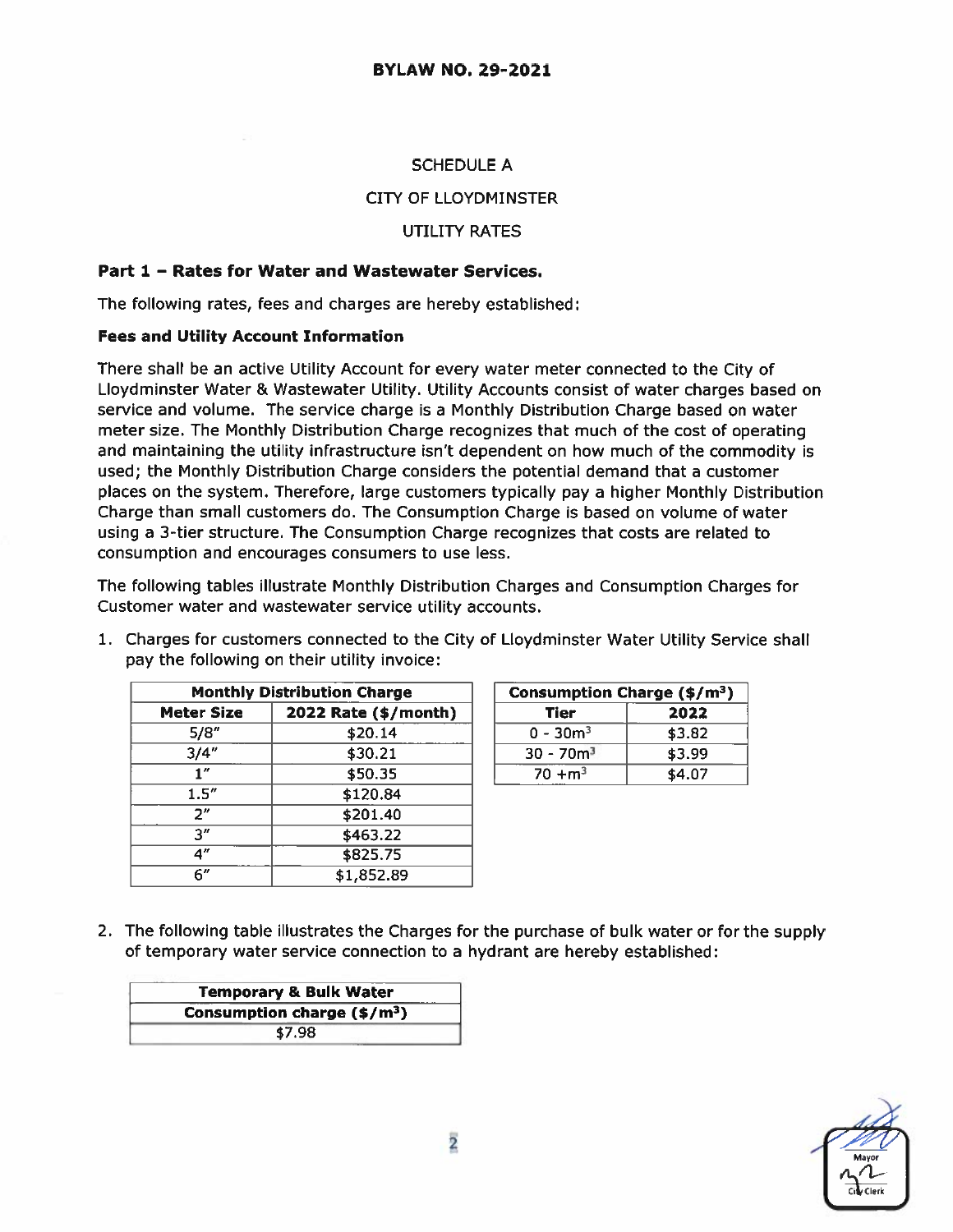## Part 2 — Rates for Refuse Collection Services.

The following rates, fees and charges are hereby established:

#### Fees and Utility Account Information

1. Any Residence receiving curbside collection from the City of Lloydminster shall pay the following charges on their utility invoice:

#### Table 1. Collection and Processing Fees

| <b>Service</b>                                                  | 2022 Rate (\$/month) |  |
|-----------------------------------------------------------------|----------------------|--|
| <b>Curbside Collection</b>                                      | \$16.80              |  |
| (includes: Waste, Organics and Blue Bag Collection Services)    |                      |  |
| Landfill Services (includes: Waste and Organics disposal at the | \$5.56               |  |
| Landfill)                                                       |                      |  |
| <b>Total Fee</b>                                                | \$22.36              |  |

Table 2. Other Fees

| <b>Service</b>     | Penalty  |
|--------------------|----------|
| Cart Retrieval Fee | \$35.00  |
| Cart               | \$100.00 |

- 2. Any Residence requiring cart(s) replacement due to lost or damaged cart where the loss or damage is determined to be caused by negligence shall be charged the Cart Replacement Fee as indicated in Table 2 on the next scheduled utility invoice.
- 3. Any Residential (RES) premises approved to be converted to Commercial (CON) premises may reques<sup>t</sup> in writing that curbside services be discontinued. Discontinuance of curbside charges are effective fifteen (15) days from the date the reques<sup>t</sup> was received by the City Manager or designate.

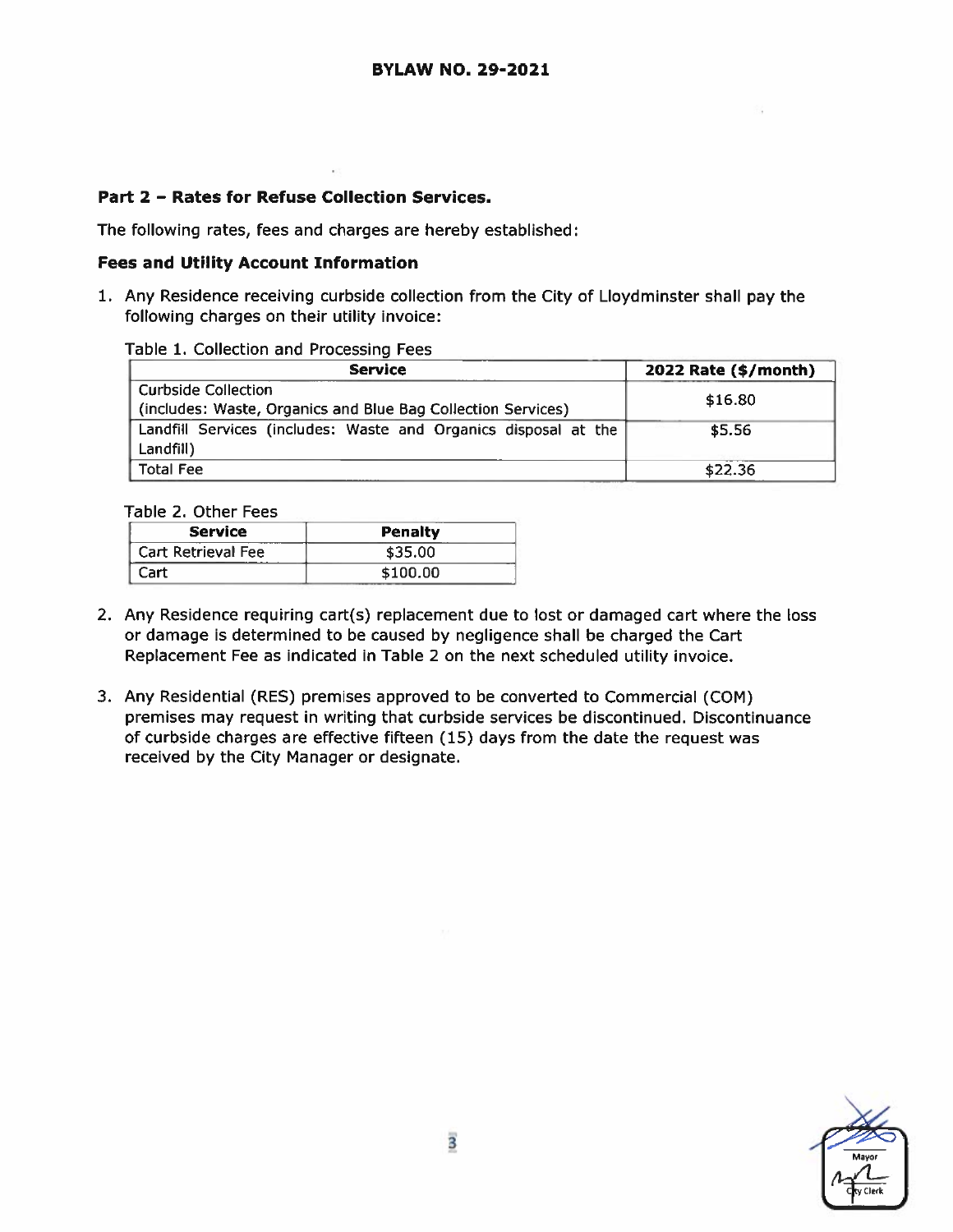## Part 3 — Rates for Stormwater Utility Services.

The following rates, fees and charges are hereby established:

1. Explanation

Stormwater Utility Rates are established based on lot size. This utility model considers the contribution of <sup>a</sup> property to the City of Lloydminster's Stormwater System thus making it equitable.

Properties that are deemed vacant or undeveloped still contribute Stormwater into the system, though less than developed properties. Re-grading of land for example promotes run-off by increasing the velocity of water and directing it into the Stormwater collection system. Reduced Stormwater Utility Rate or vacant Undeveloped properties take into account that contribution of such properties into the system is less than Developed properties.

2. Stormwater Utility Rates

| Property Size (m <sup>2</sup> ) | <b>Developed</b><br><b>2022 Rate</b><br>$(*)/month)$ | <b>Undeveloped</b><br><b>2022 Rate</b><br>$($ \$/month $)$ |
|---------------------------------|------------------------------------------------------|------------------------------------------------------------|
| Up to 2,000                     | \$15.36                                              | \$3.84                                                     |
| $2001 - 7000$                   | \$30.74                                              | \$7.69                                                     |
| $7001 - 12000$                  | \$135.20                                             | \$33.80                                                    |
| $12001 - 17000$                 | \$202.80                                             | \$50.70                                                    |
| 17001 - 22000                   | \$270.40                                             | \$67.60                                                    |
| $22001 - 30000$                 | \$338.00                                             | \$84.50                                                    |
| 30001 up                        | \$499.20                                             | \$124.80                                                   |

Any property owner shall pay the following charges on their utility invoice: